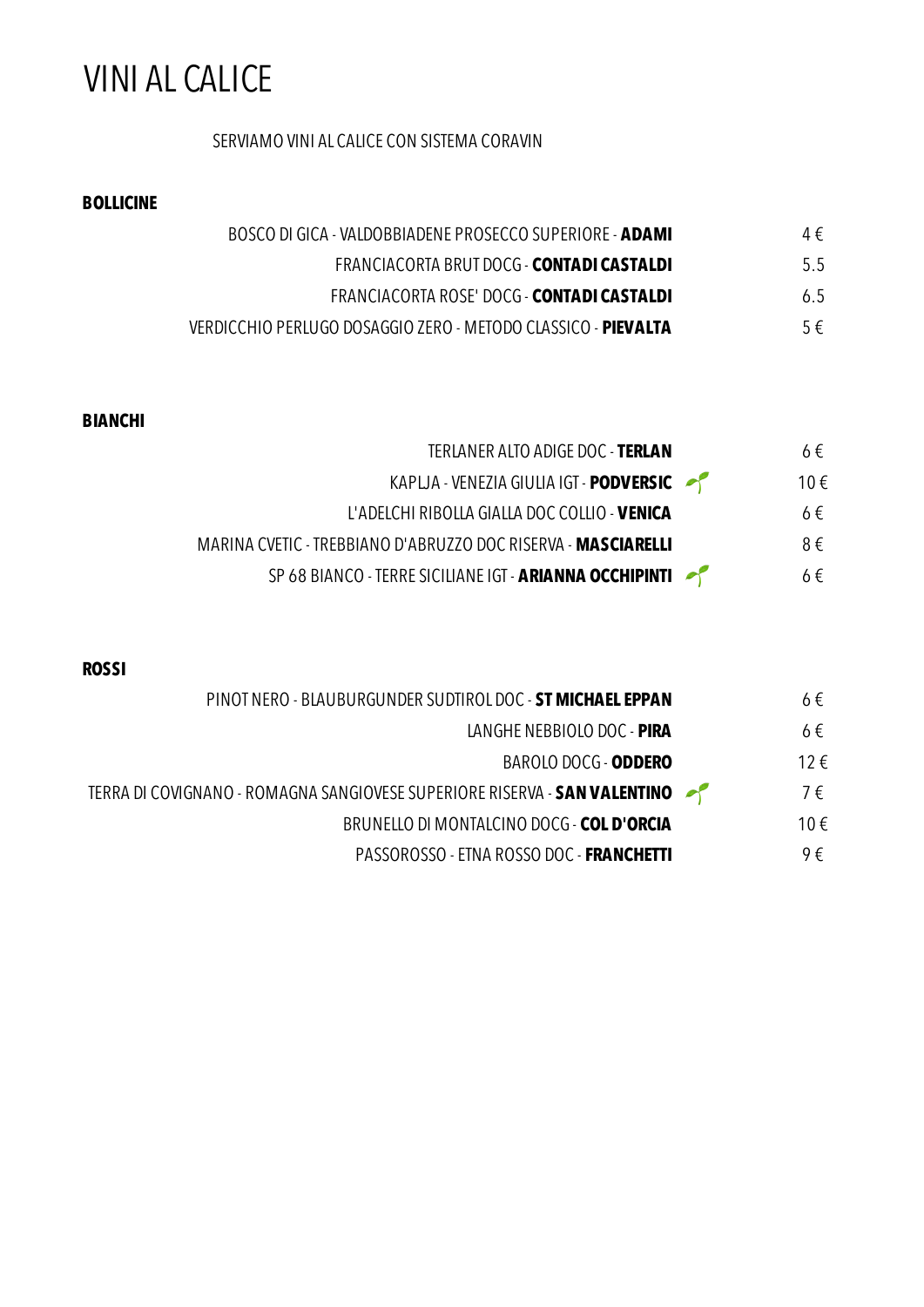## VINI ESTERI

# FRANCIA - CHAMPAGNE

### **CHAMPAGNE**

| 50€  |      | <b>PAUL LAUNOIS R.M. - Mesnil Sur Orger</b><br><b>CHAMPAGNE COMPOSITION - BLANC DE BLANCS</b><br>Chardonnay                        |  |
|------|------|------------------------------------------------------------------------------------------------------------------------------------|--|
| 50€  |      | <b>BRUNO MICHEL R.M. - Coteaux sud d'Epernay</b><br>CHAMPAGNE ASSEMBLÈE BRUT - BIOLOGICO<br>55% Chardonnay - 55% Meunier           |  |
| 170€ | 2013 | <b>PERRIER JOUET - Epernay</b><br><b>BELLE EPOQUE - CHAMPAGNE EXTRA-BRUT</b><br>50% Chardonnay - 45% Pinot Nero - 5% Pinot Meunier |  |
| 55€  |      | <b>PAUL BARA R.M. - Bouzy</b><br>CHAMPAGNE BRUT RESERVE GRAND CRU<br>80% Pinot Nero - 20% Chardonnay                               |  |
| 68€  |      | <b>FRANÇOIS SECONDÉ R.M. - Sillery</b><br>LA LOGE - CHAMPAGNE SILLERY GRAND CRU - BLANC DE NOIRS<br><b>Pinot Nero</b>              |  |
| 60€  |      | <b>FRANCIS ORBAN - Leuvrigny</b><br>CHAMPAGNE EXTRA BRUT - BLANC DE NOIRS<br><b>Pinot Meunier</b>                                  |  |
| 95€  |      | JACQUESSON - Dizy<br><b>CUVEE 744 - CHAMPAGNE EXTRA-BRUT</b><br>Chardonnay - Pinot Meunier - Pinot Nero                            |  |
| 900€ | 2007 | <b>SALON - Montagne de Reims</b><br>CUVÉE S LE MASNIL BLANC DE BLANCS BRUT<br>100% Chardonnay                                      |  |
| 240€ |      | <b>KRUG - Reims</b><br>CHAMPAGNE GRANDE CUVEE 169 EDITION BRUT<br>43% Pinot Nero - 35% Chardonnay - 22% Pinot Meunier              |  |
| 250€ | 2012 | <b>LOUIS ROEDERER - Reims</b><br><b>CRISTAL - CHAMPAGNE BRUT</b><br>55% Pinot Nero - 45% Chardonnay                                |  |
|      |      |                                                                                                                                    |  |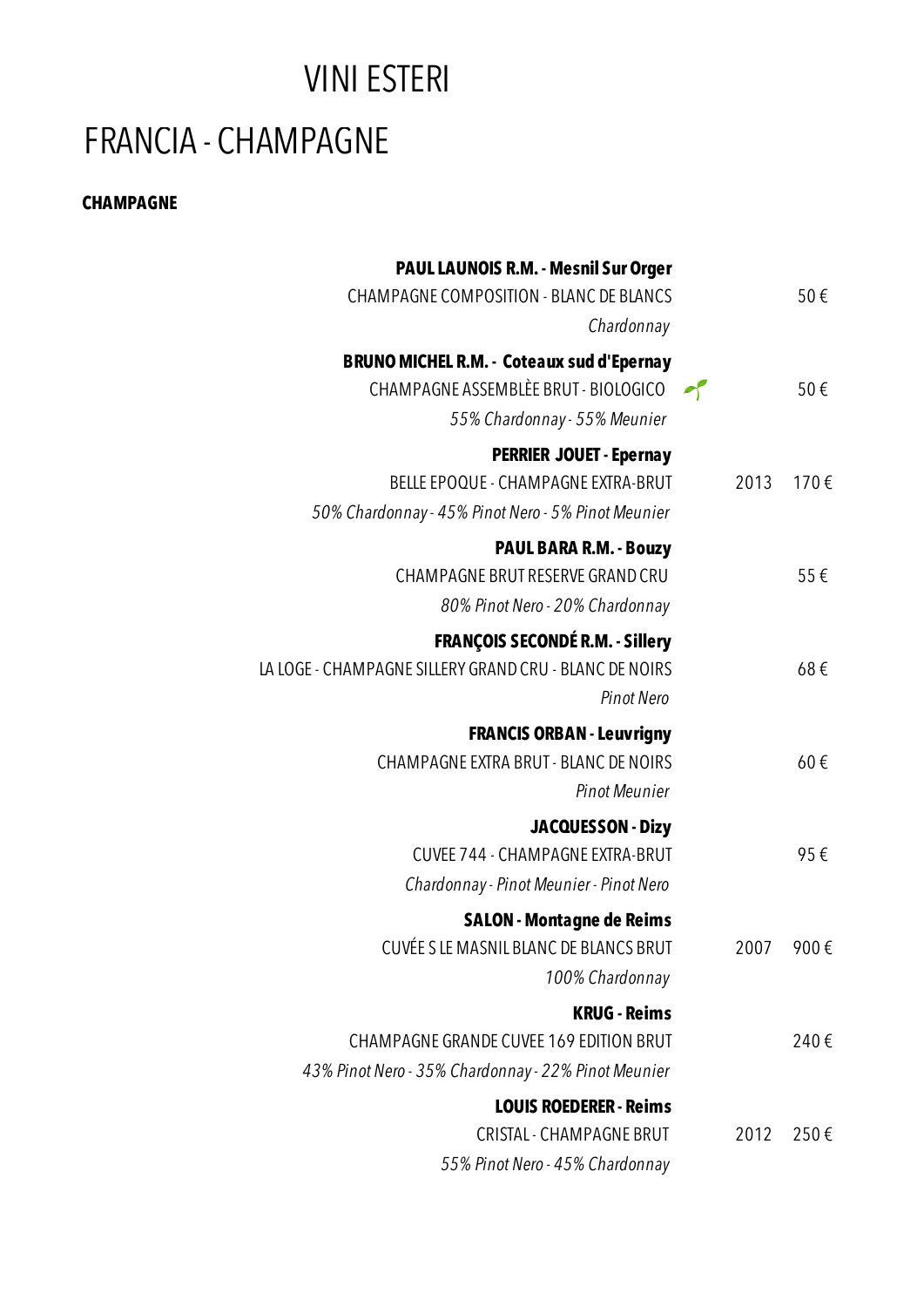| <b>MOET &amp; CHANDON - Reims</b>                 |
|---------------------------------------------------|
| DOM PERIGNON - CHAMPAGNE ALTUM VILLARE BRUT       |
| 55% Pinot Nero - 45% Chardonnay                   |
| <b>FREDERIC SAVART - Ecueil</b>                   |
| L'OUVERTURE - CHAMPAGNE PREMIER CRU BLANC DE NOIR |
| 100% Pinot Nero                                   |
| <b>LAHERTE FRERES - Chavot</b>                    |
| LAHERTE - CHAMPAGNE BLANC DE BLANCS BRUT NATURE   |
| 100% Chardonnay                                   |
| <b>RUPPERT LEROY - Essoyes</b>                    |
| <b>FOSSE GRELY - CHAMPAGNE BRUT NATURE</b>        |
| 50% Pinot Nero - 50% Chardonnay                   |
| <b>ANDRE' BEAUFORT - Polisy</b>                   |
| <b>POLISY - CHAMPAGNE BRUT RESERVE</b>            |
| 80% Pinot Nero - 20% Chardonnay                   |
|                                                   |

### **CHAMPAGNE ROSE'**

|     | <b>PAUL BARA R.M. - Bouzy</b>                         |
|-----|-------------------------------------------------------|
| 58€ | CHAMPAGNE GRAND ROSE' BRUT GRAND CRU                  |
|     | 70% Pinot Nero - 18% Chardonnay - 12% Bouzy Rouge     |
|     | <b>FRANÇOIS SECONDÉ R.M. - Sillery</b>                |
| 58€ | ROSE' - CHAMPAGNE SILLERY GRAND CRU - ROSE DE SAIGNÉE |
|     | Pinot Nero                                            |
|     |                                                       |

### **CHAMPAGNE MAGNUM**

#### **JEANDON - Dormans**

| CHAMPAGNE BRUT RESERVE - MAGNUM1.5 LT              | 90€ |
|----------------------------------------------------|-----|
| 52% Chardonnay - 40% Pinot Meunier - 8% Pinot Nero |     |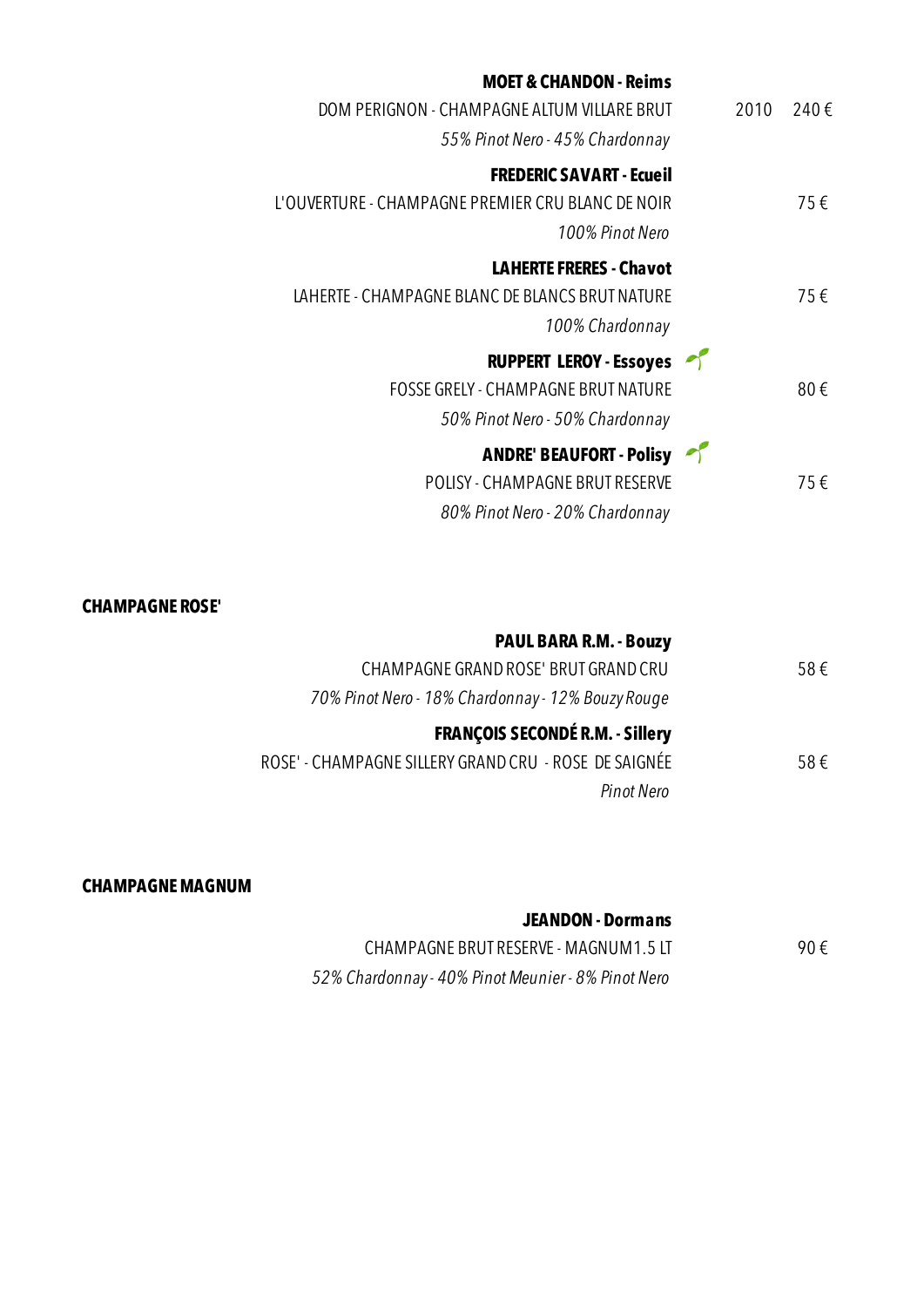# GERMANIA - MOSELLA

### **MARKUS MOLITOR - Bernkastel - Wehlen**

HAUS KLOSTERBERG - RIESLING MOSEL 29 € *Riesling*

# FRANCIA - BORGOGNA

| DOMAINE GUY SIMON & FILS - Cote d'Or                 |      |     |
|------------------------------------------------------|------|-----|
| LES DAMES HUGUETTE - BOURGOGNE HAUTES COTES DE NUITS | 2018 | 30€ |
| 100% Pinot Nero                                      |      |     |
| <b>DOMAINE ARNOUX PERE &amp; FILS - Cote d'Or</b>    |      |     |
| SOUS LA MUREE - BOURGOGNE HAUTES COTES DE BEAUNE     | 2018 | 40€ |
| 100% Pinot Nero                                      |      |     |
| <b>MARECHAL - Savigny les Beaune</b>                 |      |     |
| VIEILLES VIGNES - BOURGOGNE SAVIGNY LES BEAUNE       | 2017 | 65€ |
|                                                      |      |     |

*100% Pinot Nero*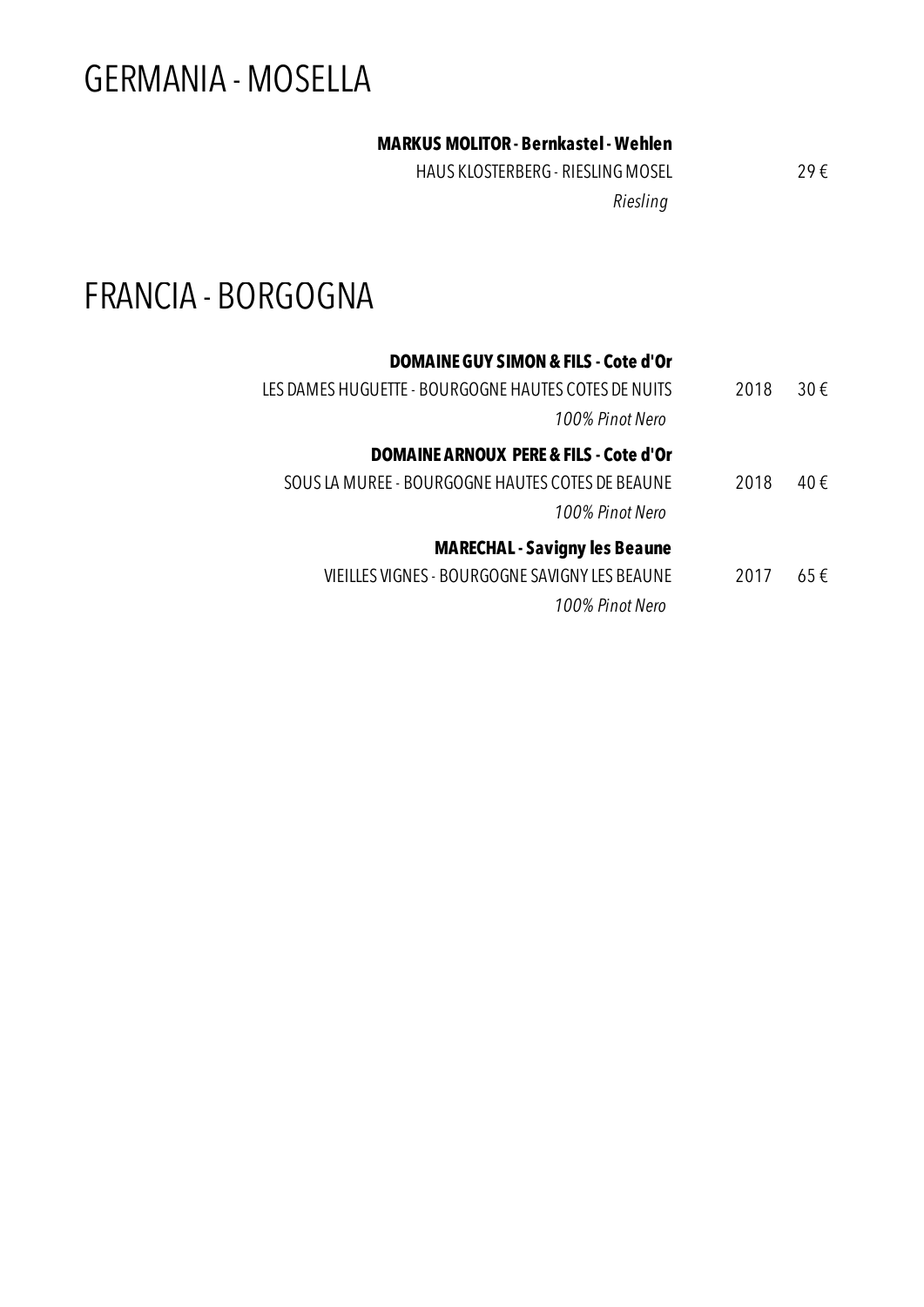# VINI ITALIANI

### BOLLICINE **VENETO**

|                  | <b>ADAMI - Colbertaldo di Vidor (TV)</b>             |      |      |
|------------------|------------------------------------------------------|------|------|
|                  | BOSCO DI GICA - VALDOBBIADENE PROSECCO SUPERIORE     |      | 18€  |
|                  | Prosecco (Glera)                                     |      |      |
|                  | SUL LIEVITO - CONEGLIANO VALDOBBIADENE PROSECCO DOCG |      | 18€  |
|                  | Prosecco (Glera)                                     |      |      |
| <b>TRENTINO</b>  |                                                      |      |      |
|                  | <b>LETRARI - Rovereto (TN)</b>                       |      |      |
|                  | <b>CUVÈE BLANCHE TRENTO DOC BRUT</b>                 | S.A. | 28€  |
|                  | Chardonnay                                           |      |      |
|                  | <b>FERRARI - Trento (TN)</b>                         |      |      |
|                  | <b>TRENTINO</b>                                      |      |      |
|                  | PERLE' TRENTO DOC MAGNUM 1.5 LT                      | 2012 | 95€  |
|                  | Chardonnay                                           |      |      |
|                  | GIULIO FERRARI RISERVA DEL FONDATORE TRENTO DOC      | 2007 | 150€ |
|                  | Chardonnay                                           |      |      |
| <b>PIEMONTE</b>  |                                                      |      |      |
|                  | <b>COCCHI - COCCONATO (AT)</b>                       |      |      |
|                  | TOTOCORDE ALTA LANGA BRUT DOCG                       | 2014 | 30€  |
|                  | Pinot Nero - Chardonnay                              |      |      |
|                  | <b>ETTORE GERMANO - Cerretta (CN)</b>                |      |      |
|                  | ROSANNA BRUT ROSE'                                   | S.A. | 30€  |
|                  | Nebbiolo                                             |      |      |
|                  |                                                      |      |      |
| <b>LOMBARDIA</b> |                                                      |      |      |
|                  | <b>CONTADI CASTALDI - Adro (BS)</b>                  |      |      |
|                  | <b>FRANCIACORTA BRUT DOCG</b>                        | S.A. | 27€  |
|                  | Chardonnay - Pinot Nero - Pinot Bianco               |      |      |
|                  | FRANCIACORTA BRUT ROSE' DOCG                         | S.A. | 30€  |
|                  | Chardonnay - Pinot Nero                              |      |      |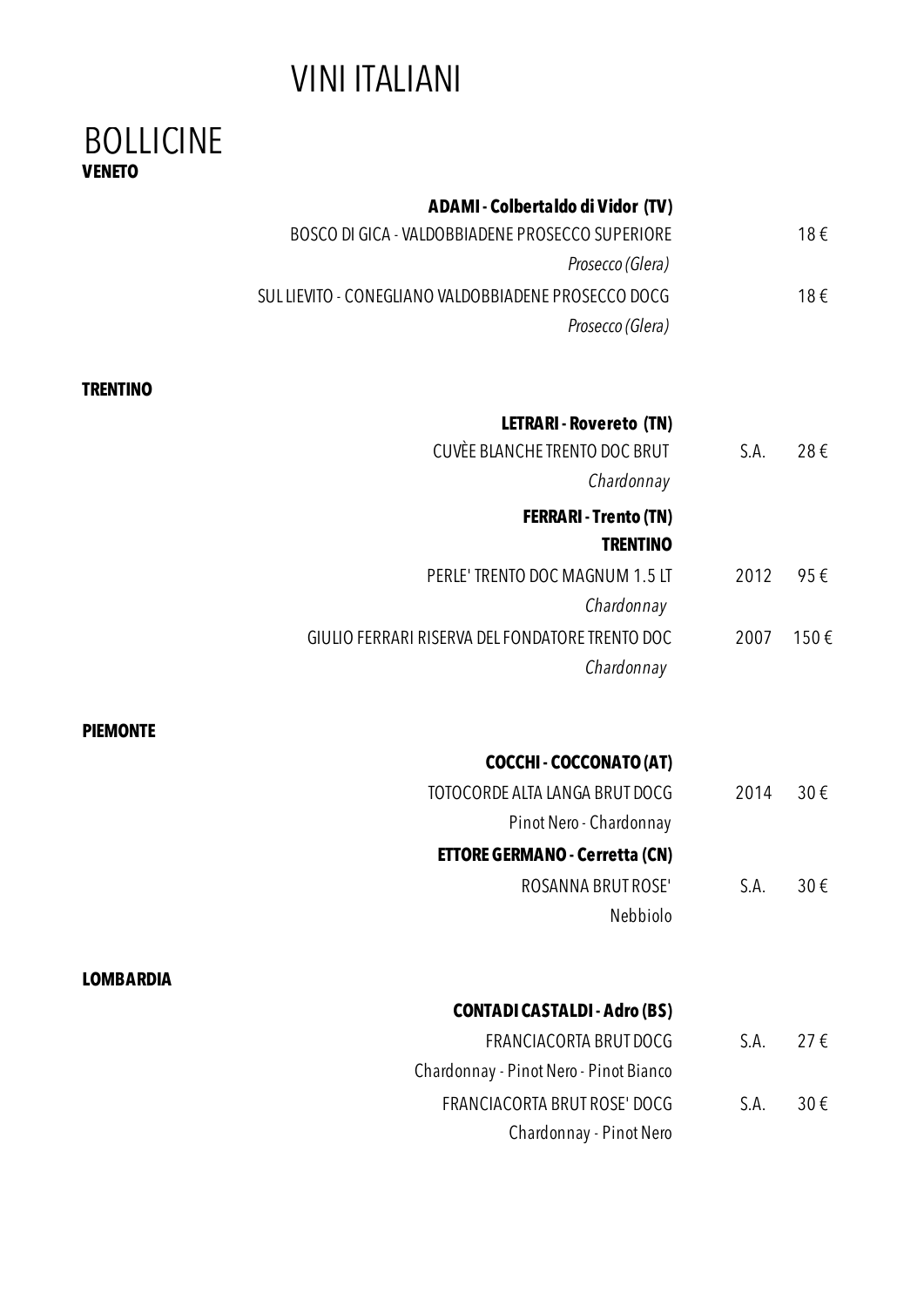| <b>CAMOSSI-Erbusco (BS)</b>                                      |      |          |
|------------------------------------------------------------------|------|----------|
| <b>FRANCIACORTA EXTRA BRUT DOCG</b>                              | S.A. | 34€      |
| Chardonnay - Pinot Nero                                          |      |          |
| FRANCIACORTA SATEN DOCG                                          | S.A. | 36€      |
| Chardonnay                                                       |      |          |
| <b>CASA CATERINA - Monticelli Brusati (BS)</b>                   |      |          |
| <b>CUVEE' 60 NATURE BRUT - VSQ</b>                               | 2014 | 49€      |
| Chardonnay                                                       |      |          |
| <b>MONSUPELLO - Torricella Verzate (PV)</b>                      |      |          |
| MONSUPELLO NATURE PAS DOSE' - VSQ                                | S.A. | 30€      |
| <b>Pinot Nero</b>                                                |      |          |
|                                                                  |      |          |
| <b>EMILIA ROMAGNA</b>                                            |      |          |
| <b>MANICARDI - Castelvetro (MO)</b>                              |      |          |
| CA' DEL FIORE - LAMBRUSCO GRASPAROSSA CASTELVETRO DOC            | 2020 | $17 \in$ |
| Lambrusco Grasparossa                                            |      |          |
| <b>PALTRINIERI - Sorbara (MO)</b>                                |      |          |
| RADICE - LAMBRUSCO DI MODENA - RIFERMAENTATO IN BOTTIGLIA        | 2020 | 18€      |
| Lambrusco di Sorbara                                             |      |          |
| <b>LUSENTI - Ziano Piacentino (PC)</b>                           |      |          |
| EMILIANA - MALVASIA FRIZZANTE - EMILIA IGT BIANCO - RIFERMENTATO | 2019 | 19€      |
| Malvasia                                                         |      |          |
|                                                                  |      |          |
| <b>MARCHE</b>                                                    |      |          |
| PIEVALTA - Maiolati Spontini (AN)                                |      |          |

PERLUGO DOSAGGIO ZERO VSQ - METODO CLASSICO - BIOLOGICO  $\begin{bmatrix} 1 & 26 \\ 0 & 0 \end{bmatrix}$  S.A. 26 € *Verdicchio*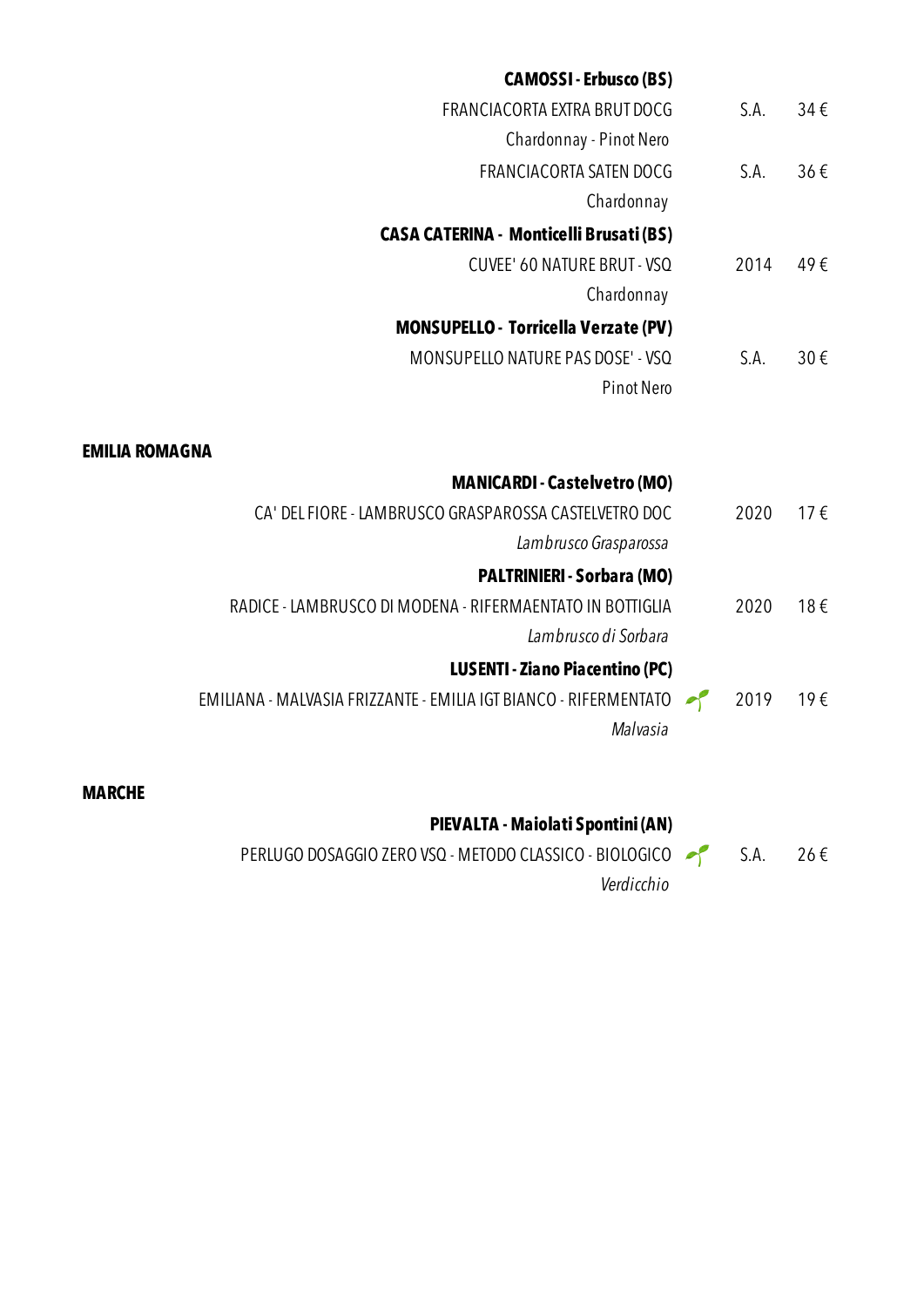# BIANCHI

| <b>ALTO ADIGE</b>                                         |      |     |
|-----------------------------------------------------------|------|-----|
| <b>ABBAZIA NOVACELLA - Novacella (BZ)</b>                 |      |     |
| GEWURZTRAMINER VALLE ISARCO DOC                           | 2020 | 24€ |
| Gewurztraminer                                            |      |     |
| KERNER VALLE ISARCO DOC                                   | 2020 | 24€ |
| Kerner                                                    |      |     |
| SYLVANER VALLE ISARCO DOC                                 | 2020 | 24€ |
| Sylvaner                                                  |      |     |
| <b>TERLAN - Terlano (BZ)</b>                              |      |     |
| TERLANER ALTO ADIGE DOC -                                 | 2020 | 25€ |
| Pinot Bianco - Chardonnay, Sauvignon                      |      |     |
| VOBERG RISERVA TERLANER DOC - MG 1.5 LT                   | 2016 | 65€ |
| Pinot Bianco                                              |      |     |
|                                                           |      |     |
| <b>FRIULI</b>                                             |      |     |
| <b>DAMIJAN PODVERSIC - Gorizia (GO)</b>                   |      |     |
| KAPLJA - VENEZIA GIULIA IGT (2016)                        |      | 48€ |
| Chardonnay - Friulano - Malvasia                          |      |     |
| MALVASIA - VENEZIA GIULIA IGT                             | 2016 | 48€ |
| Malvasia                                                  |      |     |
| <b>VENICA - Dolegna del Collio (GO)</b>                   |      |     |
| L'ADELCHI - RIBOLLA GIALLA - DOC COLLIO                   | 2020 | 26€ |
| Ribolla Gialla                                            |      |     |
|                                                           |      |     |
| <b>VENETO</b>                                             |      |     |
| LA BIANCARA - ANGIOLINO MAULE - Montebello Vicentino (VI) |      |     |
| MASIERI BIANCO - GARGANEGA IGT VENETO                     | 2019 | 19€ |
| Garganega - Trebbiano                                     |      |     |
|                                                           |      |     |
| <b>LOMBARDIA</b>                                          |      |     |
| <b>CA DEI FRATI - Sirmione (BS)</b>                       |      |     |

I FRATI - LUGANA DOC 2020 19 € *Turbiana*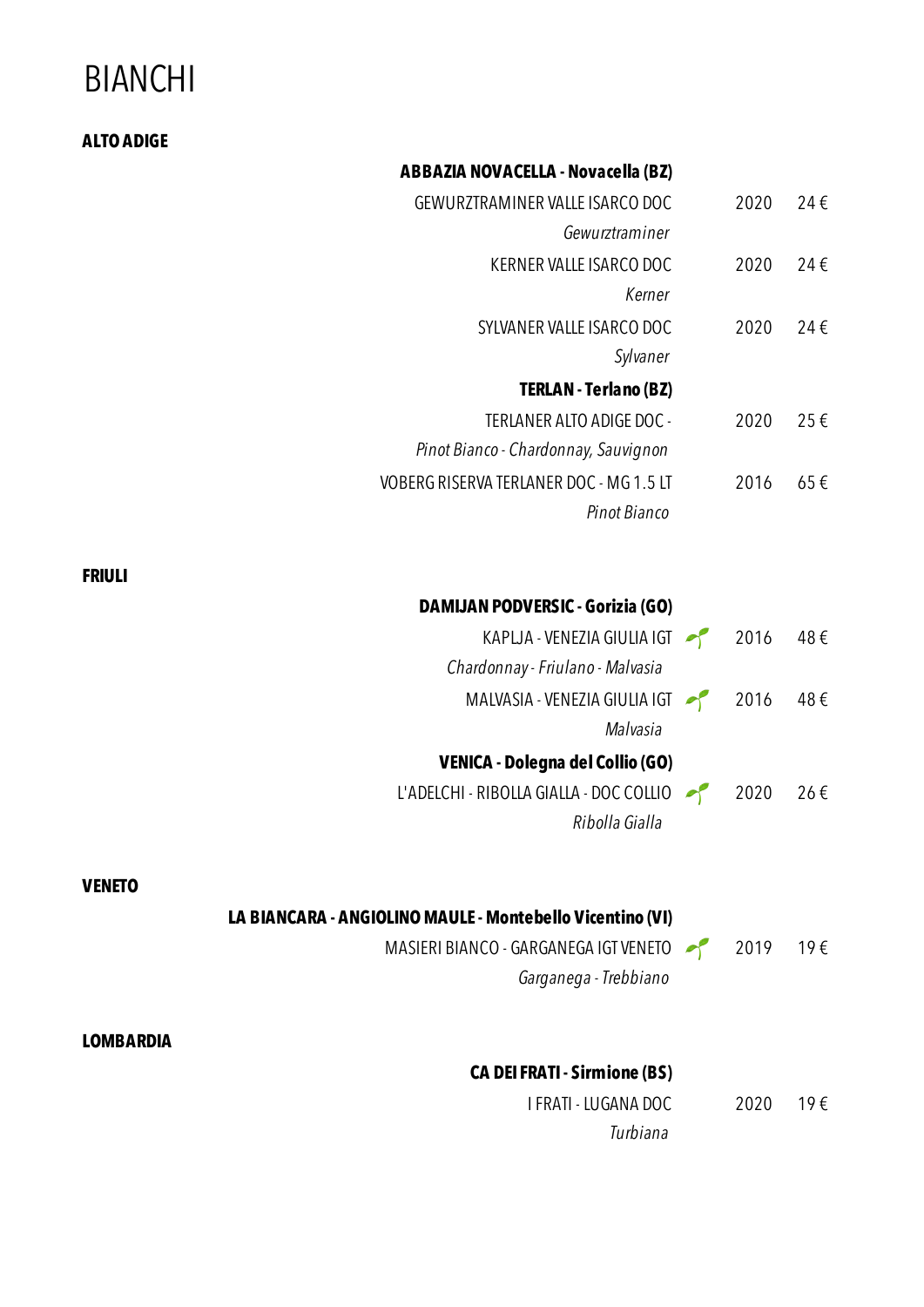### **PIEMONTE**

|                       | <b>ETTORE GERMANO - Cerretta (CN)</b>                            |      |     |
|-----------------------|------------------------------------------------------------------|------|-----|
|                       | HERZU' - LANGHE DOC RIESLING                                     | 2019 | 35€ |
|                       | Riesling                                                         |      |     |
|                       |                                                                  |      |     |
| <b>TOSCANA</b>        |                                                                  |      |     |
|                       | <b>ISOLE E OLENA - Barberono Val d'Elsa (FI)</b>                 |      |     |
|                       | CHARDONNAY COLLEZIONE - TOSCANA IGT                              | 2017 | 55€ |
|                       | Chardonnay                                                       |      |     |
|                       |                                                                  |      |     |
| <b>EMILIA ROMAGNA</b> |                                                                  |      |     |
|                       | <b>SAN VALENTINO - Rimini (RN)</b>                               |      |     |
|                       | VIVI - COLLI DI RIMINI REBOLA SECCA DOC (2018)                   |      | 23€ |
|                       | Rebola                                                           |      |     |
|                       | <b>SANTA LUCIA - Mercato Saraceno (FC)</b>                       |      |     |
|                       | FAMOUS - RUBICONE IGT FAMOSO - BIODINAMICO $\sim$ 2019<br>Famoso |      | 19€ |
|                       | ALBA RARA - ROMAGNA ALBANA DOCG - BIODINAMICO                    |      | 19€ |
|                       | Albana                                                           |      |     |
|                       | <b>ANCARANI - Faenza (RA)</b>                                    |      |     |
|                       | SANTA LUSA - ROMAGNA ALBANA DOCG SECCO 2015                      |      | 19€ |
|                       | Albana                                                           |      |     |
|                       | LA STOPPA - Rivergaro (PC)                                       |      |     |
|                       | AGENO - EMILIA IGT BIANCO $\sim$ 2014 42 €                       |      |     |
|                       | Malvasia di Candia - Ortrugo - Trebbiano                         |      |     |
|                       |                                                                  |      |     |
| <b>MARCHE</b>         |                                                                  |      |     |
|                       | <b>FATTORIA SAN LORENZO - Montecarotto (AN)</b>                  |      |     |
|                       | DI GINO - VERDICCHIO DEI C.LLI DI JESI DOC                       | 2020 | 18€ |
|                       | Verdicchio                                                       |      |     |
|                       | <b>CLARA MARCELLI - Castorano (AP)</b>                           |      |     |
|                       | PASSERINA RAFFA - OFFIDA DOCG - BIOLOGICO                        | 2020 | 20€ |
|                       | Passerina                                                        |      |     |
|                       | LA STAFFA - Staffolo (AN)                                        |      |     |
|                       | VERDICCHIO DEI C.LLI DI JESI DOC CLASSICO SUPERIORE              | 2020 | 22€ |
|                       | Verdicchio                                                       |      |     |
|                       | RINCROCCA - CASTELLI DI JESI VERDICCHIO RISERVA DOCG CLASSICO    | 2018 | 35€ |

*Verdicchio*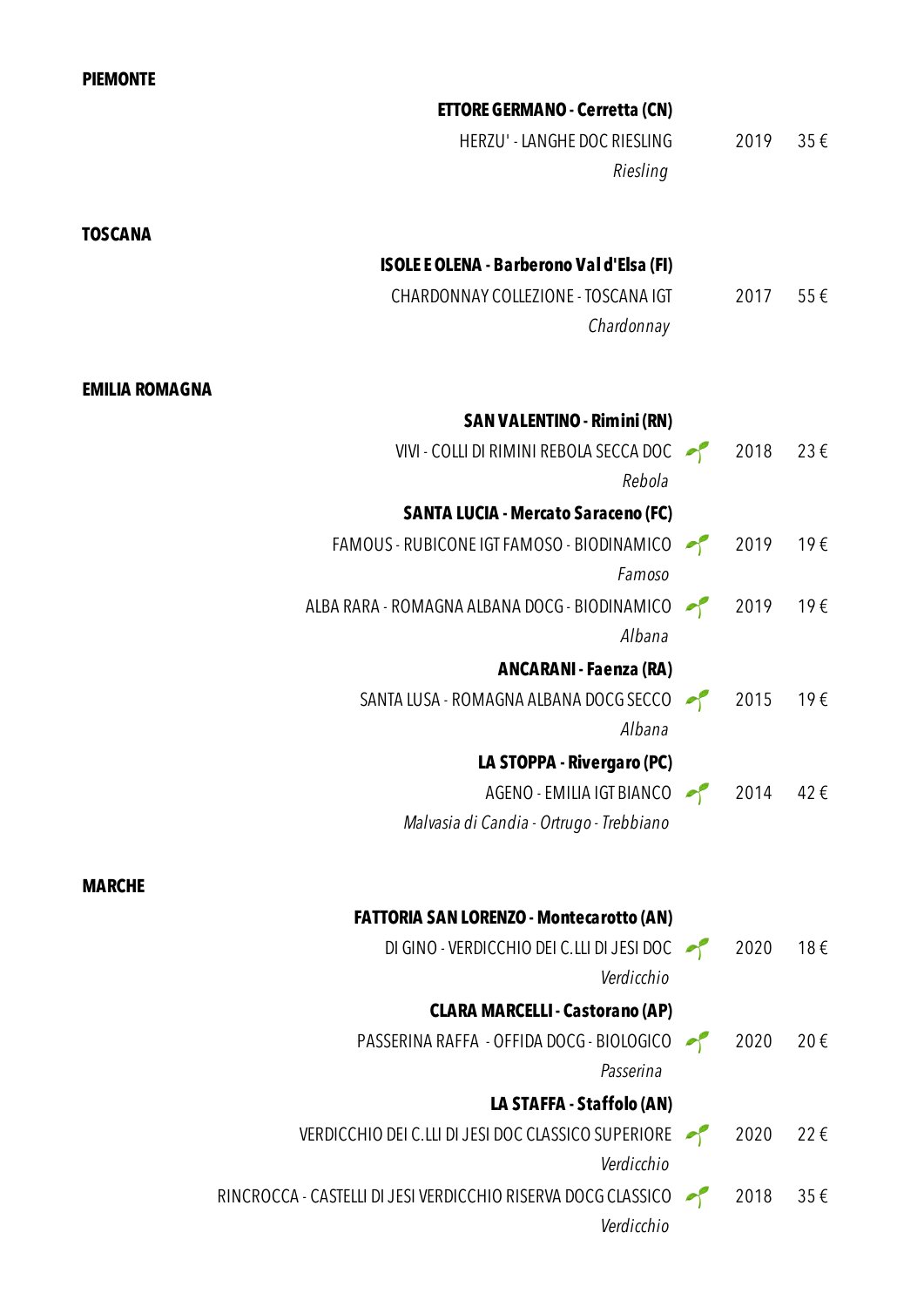|                 | <b>MASCIARELLI - San Martino (CH)</b>                                       |      |          |
|-----------------|-----------------------------------------------------------------------------|------|----------|
|                 | MARINA CVETIC - TREBBIANO D'ABRUZZO DOC RISERVA 2019                        |      | 48€      |
|                 | Trebbiano                                                                   |      |          |
|                 | <b>EMIDIO PEPE - Torano Nuovo (TE)</b>                                      |      |          |
|                 | TREBBIANO D'ABRUZZO DOC BIOLOGICO<br>Trebbiano                              | 2018 | $55 \in$ |
| <b>UMBRIA</b>   |                                                                             |      |          |
|                 | RAÍNA - MONTEFALCO (PG)                                                     |      |          |
|                 | TREBBIANO SPOLETINO - DOC SPOLETO - Biodinamico 2020<br>Trebbiano Spoletino |      | 22€      |
| <b>CAMPANIA</b> |                                                                             |      |          |
|                 | <b>GUIDO ZAMPAGLIONE - AZ. AG. IL TUFIELLO - CALITRI (AV)</b>               |      |          |
|                 | MONTEMATTINA - IGT CAMPANIA<br>Fiano                                        | 2016 | $35 \in$ |
| <b>SICILIA</b>  |                                                                             |      |          |
|                 | ARIANNA OCCHIPINTI - Vittoria (RG)                                          |      |          |
|                 | SP 68 BIANCO - TERRE SICILIANE IGT $\sim$ 2020                              |      | 25€      |
|                 | Moscato d'Alessandria - Albanello                                           |      |          |
| <b>SARDEGNA</b> |                                                                             |      |          |
|                 | <b>TENUTE DETTORI - Sennori (SS)</b>                                        |      |          |
|                 | RENOSU BIANCO - ROMANGIA IGT BIOLOGICO                                      |      | 22€      |
|                 | Vermentino - Moscato di Sennori                                             |      |          |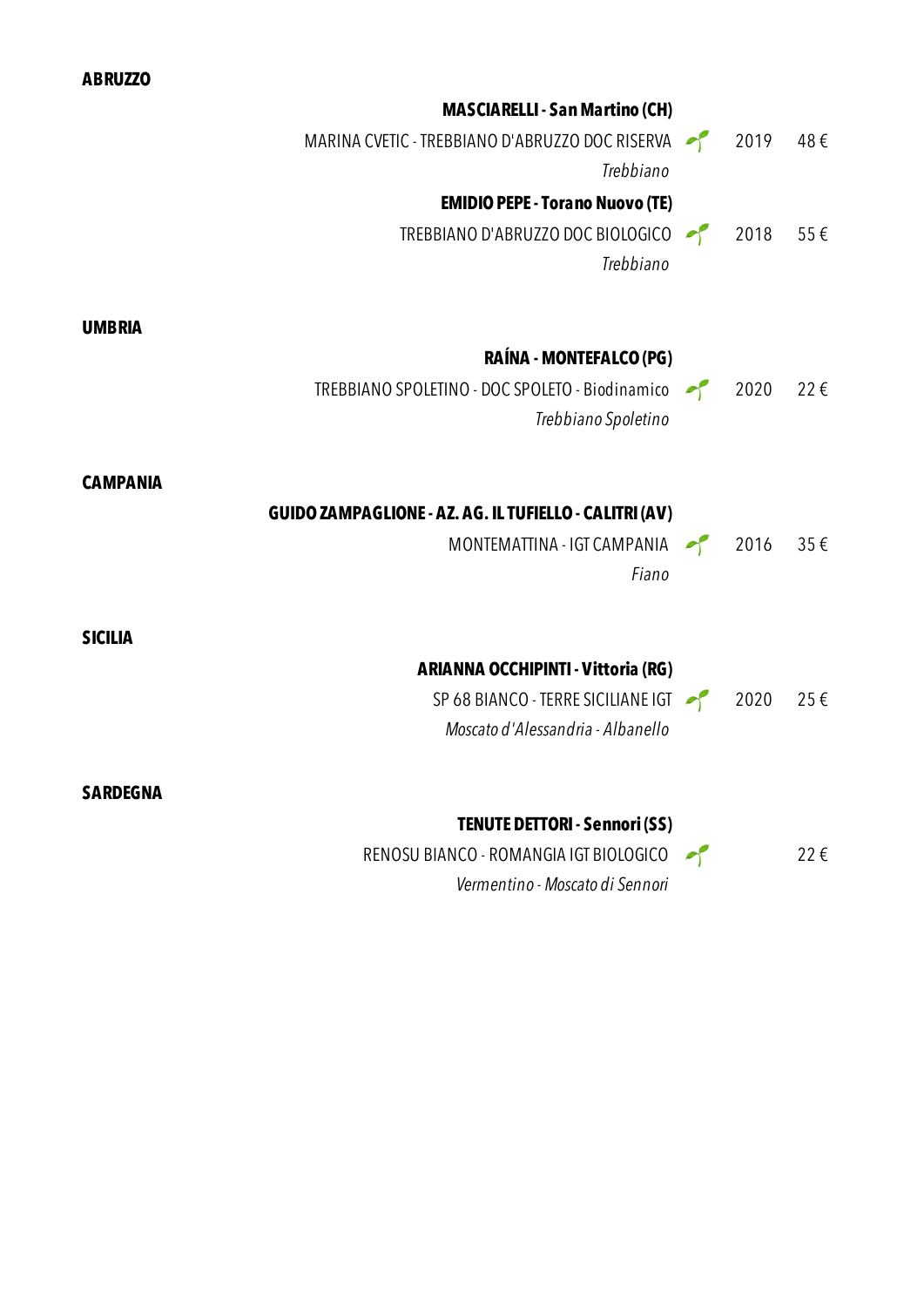### ROSSI **TRENTINO - ALTO ADIGE**

| <b>TRAMIN - Termeno (BZ)</b>                                                  |              |          |
|-------------------------------------------------------------------------------|--------------|----------|
| LAGREIN ALTO ADIGE DOC                                                        | 2020         | 22€      |
| Lagrein                                                                       |              |          |
| KOLLERHOF - Egna (BZ)                                                         |              |          |
| PINOT NERO MAZON - SUDTIROL DOC                                               | 2017         | 40€      |
| <b>Pinot Nero</b>                                                             |              |          |
| <b>FALKENSTEIN - Naturno (BZ)</b>                                             |              |          |
| PINOT NERO - BLAUBURGUNDER SUDTIROL DOC                                       | 2017         | 40€      |
| MAGNUM 1.5 LT                                                                 | 2014         | 80€      |
| <b>Pinot Nero</b>                                                             |              |          |
| <b>GOTTARDI - Egna (BZ)</b>                                                   |              |          |
| PINOT NERO MAZZON - BLAUBURGUNDER SUDTIROL DOC                                | 2016         | 48€      |
| MAGNUM 1.5 LT                                                                 | 2014         | 105€     |
| <b>Pinot Nero</b>                                                             |              |          |
| <b>CARLOTTO - Egna (BZ)</b><br>PINOT NERO MAZZON - BLAUBURGUNDER SUDTIROL DOC |              | 46€      |
| MAGNUM 1.5 LT                                                                 | 2017<br>2016 | 95€      |
| <b>Pinot Nero</b>                                                             |              |          |
| <b>ST. MICHAEL EPPAN - Appiano (BZ)</b>                                       |              |          |
| PINOT NERO - BLAUBURGUNDER SUDTIROL DOC                                       | 2020         | $27 \in$ |
| <b>Pinot Nero</b>                                                             |              |          |
| <b>MASO CANTANGHEL - Lavis (TN)</b>                                           |              |          |
| VIGNA CANTANGHEL - TRENTINO DOC 2017                                          |              | 42€      |
| <b>Pinot Nero</b>                                                             |              |          |
| <b>CONTERNO - Monforte d'Alba (CN)</b>                                        |              |          |
| MONFORTINO - BAROLO RISERVA DOCG                                              | 2013         | 900€     |
| Nebbiolo                                                                      |              |          |
| <b>GAJA - Barbaresco (CN)</b>                                                 |              |          |
| <b>BARBARESCO DOP</b>                                                         | 2017         | 270€     |
| Nebbiolo                                                                      |              |          |
| <b>PRODUTTORI DEL BARBARESCO - Barbaresco (CN)</b>                            |              |          |
| BARBARESCO DOCG                                                               | 2018         | 42€      |
| Nebbiolo                                                                      |              |          |

### **PIEMONTE**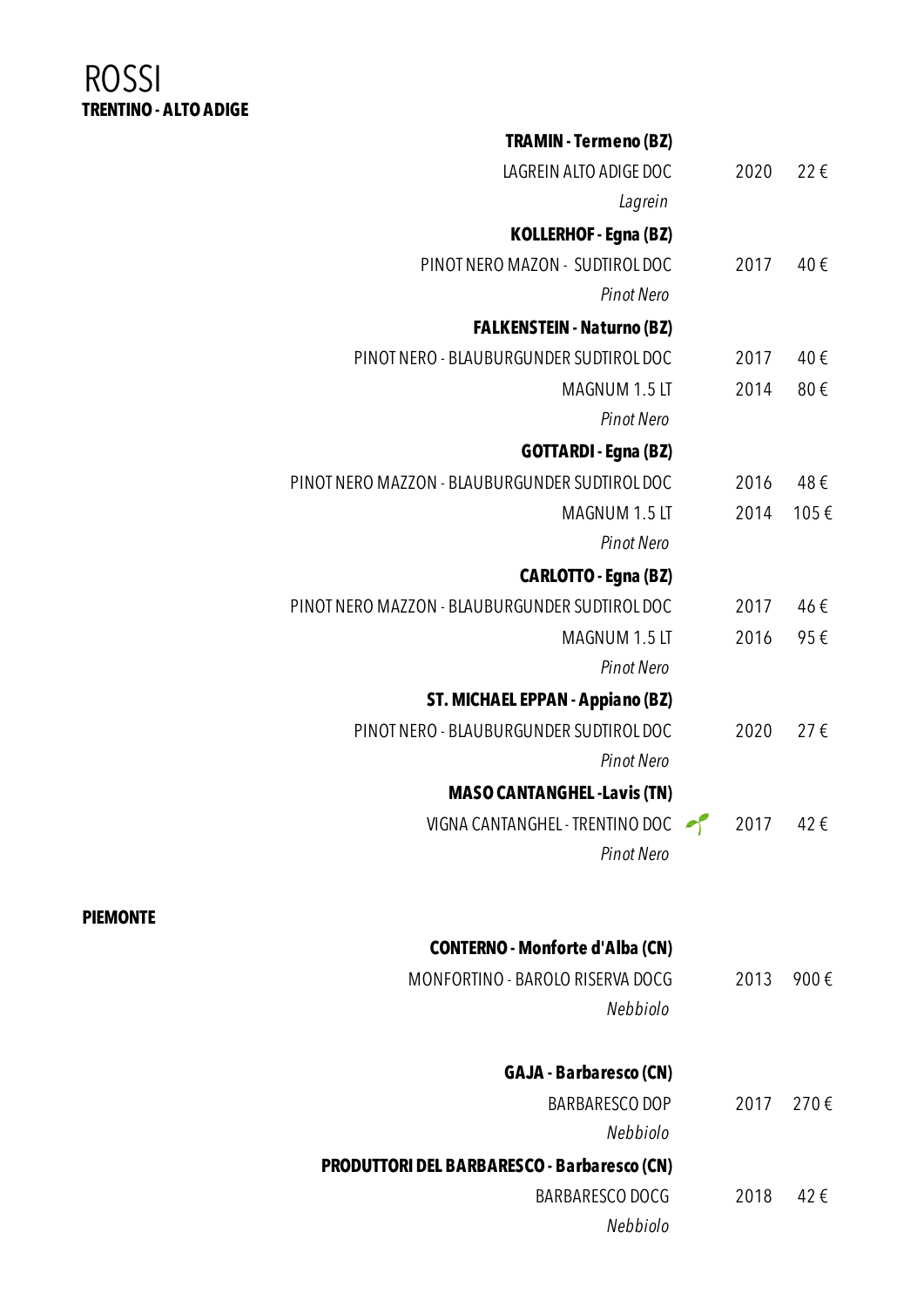| <b>BRUNO ROCCA - Barbaresco (CN)</b>                   |          |          |
|--------------------------------------------------------|----------|----------|
| FRALU' - LANGHE NEBBIOLO DOC $\sim$ 2019 30 €          |          |          |
| MAGNUM 1.5 LT $\sim$ 2018 60 €                         |          |          |
| Nebbiolo                                               |          |          |
| BARBERA D'ALBA DOC $\rightarrow$ 2018 32 €             |          |          |
| Barbera                                                |          |          |
| BARBARESCO DOCG $\rightarrow$ 2017 58 €                |          |          |
| Nebbiolo                                               |          |          |
| <b>GIUSEPPE CORTESE - Barbaresco (CN)</b>              |          |          |
| BARBARESCO DOCG                                        | 2017     | 40€      |
| Nebbiolo                                               |          |          |
| LA CA' NOVA - Barbaresco (RN)                          |          |          |
| LANGHE NEBBIOLO DOC                                    | 2019 23€ |          |
| Nebbiolo                                               |          |          |
| BARBARESCO DOCG - MONTESTEFANO                         | 2018 37€ |          |
| Nebbiolo                                               |          |          |
| <b>GUIDO ZAMPAGLIONE - TEN. GRILLO - GAMALERO (AL)</b> |          |          |
| PECORANERA $\sim$ 2004 32 €                            |          |          |
| Freisa - Barbera - Dolcetto - Merlot                   |          |          |
| <b>GIACOMO FENOCCHIO - Monforte d'Alba (CN)</b>        |          |          |
| <b>PIEMONTE</b>                                        |          |          |
| Barolo DOCG                                            | 2017     | 40€      |
| Nebbiolo                                               |          |          |
| <b>ODDERO - La Morra (CN)</b>                          |          |          |
| LANGHE NEBBIOLO DOC $\sim$ 2018 32 €                   |          |          |
| BAROLO DOCG                                            | 2016     | $65 \in$ |
| Nebbiolo                                               |          |          |
| PIRA - Serralunga d'Alba (CN)                          |          |          |
| DOLCETTO D'ALBA DOC                                    | 2019     | 18€      |
| Dolcetto                                               |          |          |
| BARBERA D'ALBA DOCG                                    | 2019     | 24€      |
| Barbera                                                |          |          |
| LANGHE NEBBIOLO DOC                                    | 2020     | 24€      |
| Nebbiolo                                               |          |          |
| BAROLO SERRALUNGA DOCG                                 | 2017     | 48€      |
| Nebbiolo                                               |          |          |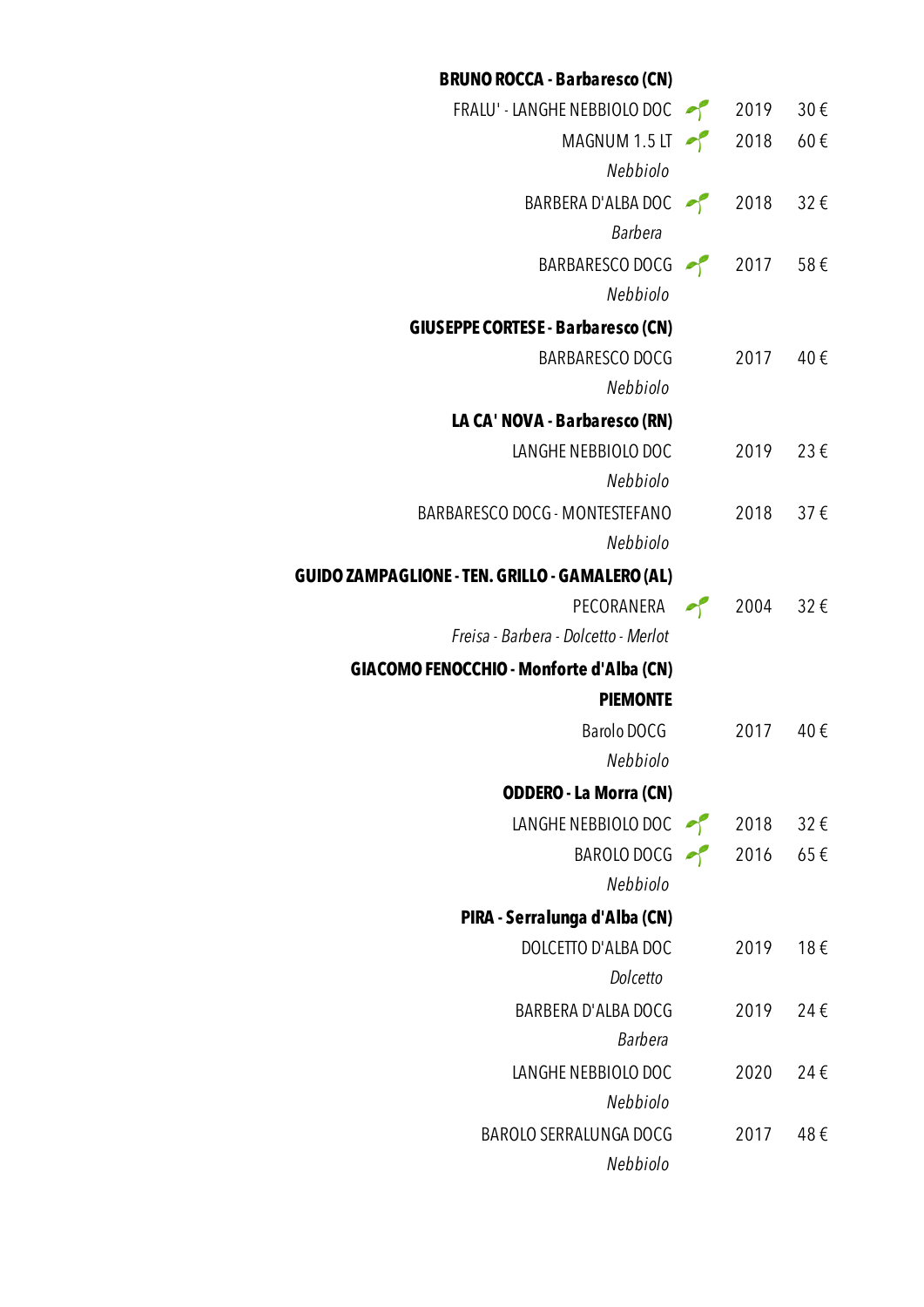| <b>NERVI-CONTERNO-Gattinara (VC)</b>                      |      |          |
|-----------------------------------------------------------|------|----------|
| <b>GATTINARA DOCG</b>                                     | 2017 | 70€      |
| Nebbiolo                                                  |      |          |
| <b>TRAVAGLINI - Gattinara (VC)</b>                        |      |          |
| Gattinara DOCG                                            | 2017 | 34€      |
| Nebbiolo                                                  |      |          |
| <b>LOMBARDIA</b>                                          |      |          |
| <b>ARPEPE - Sondrio (SO)</b>                              |      |          |
| ROSSO DI VALTELLINA DOC                                   | 2018 | $30 \in$ |
| Chiavennasca - "Nebbiolo"                                 |      |          |
| <b>VENETO</b>                                             |      |          |
| QUINTARELLI GIUSEPPE - Negrar (VR)                        |      |          |
| VALPOLICELLA CLASSICO SUPERIORE DOC                       | 2014 | 110€     |
| Corvina - Corvinone - Rondinella                          |      |          |
| AMARONE DELLA VALPOLICELLA DOCG                           | 2013 | 320€     |
| Corvina - Corvinone - Rondinella                          |      |          |
| <b>MASI - Gargagnano di Valpolicella (VR)</b>             |      |          |
| COSTASERA - AMARONE DELLA VALPOLICELLA CLASSICO DOCG      | 2015 | 60€      |
| Corvina - Rondinella - Molinara                           |      |          |
| LA BIANCARA - ANGIOLINO MAULE - Montebello Vicentino (VI) |      |          |
| SO SAN - VENETO ROSSO IGT                                 | 2015 | 39E      |
| Tocai Rosso (Grenache)                                    |      |          |
| VIGNAI DA DULINE - San Giovanni al Natisone (UD)          |      |          |
| <b>FRIULI</b>                                             |      |          |
| MORUS NIGRA - DOC FCO                                     | 2015 | 48€      |
| Refosco dal Peduncolo Rosso                               |      |          |
| <b>EMILIA ROMAGNA</b>                                     |      |          |
| <b>SAN VALENTINO - Rimini (RN)</b>                        |      |          |
| CONTE DI COVIGNANO - ROMAGNA SANGIOVESE SUPERIORE RISERVA | 2017 | 25€      |
| Sangiovese                                                |      |          |
| TERRA DI COVIGNANO - ROMAGNA SANGIOVESE SUPERIORE RISERVA | 2016 | $30 \in$ |
| Sangiovese                                                |      |          |
| LUNA NUOVA - RUBICONE I.G.T. CABERNET FRANC               | 2016 | $55 \in$ |
| Cabernet Franc                                            |      |          |
| MASCARIN - RUBICONE I.G.T. SYRAH                          | 2016 | $55 \in$ |
| Syrah                                                     |      |          |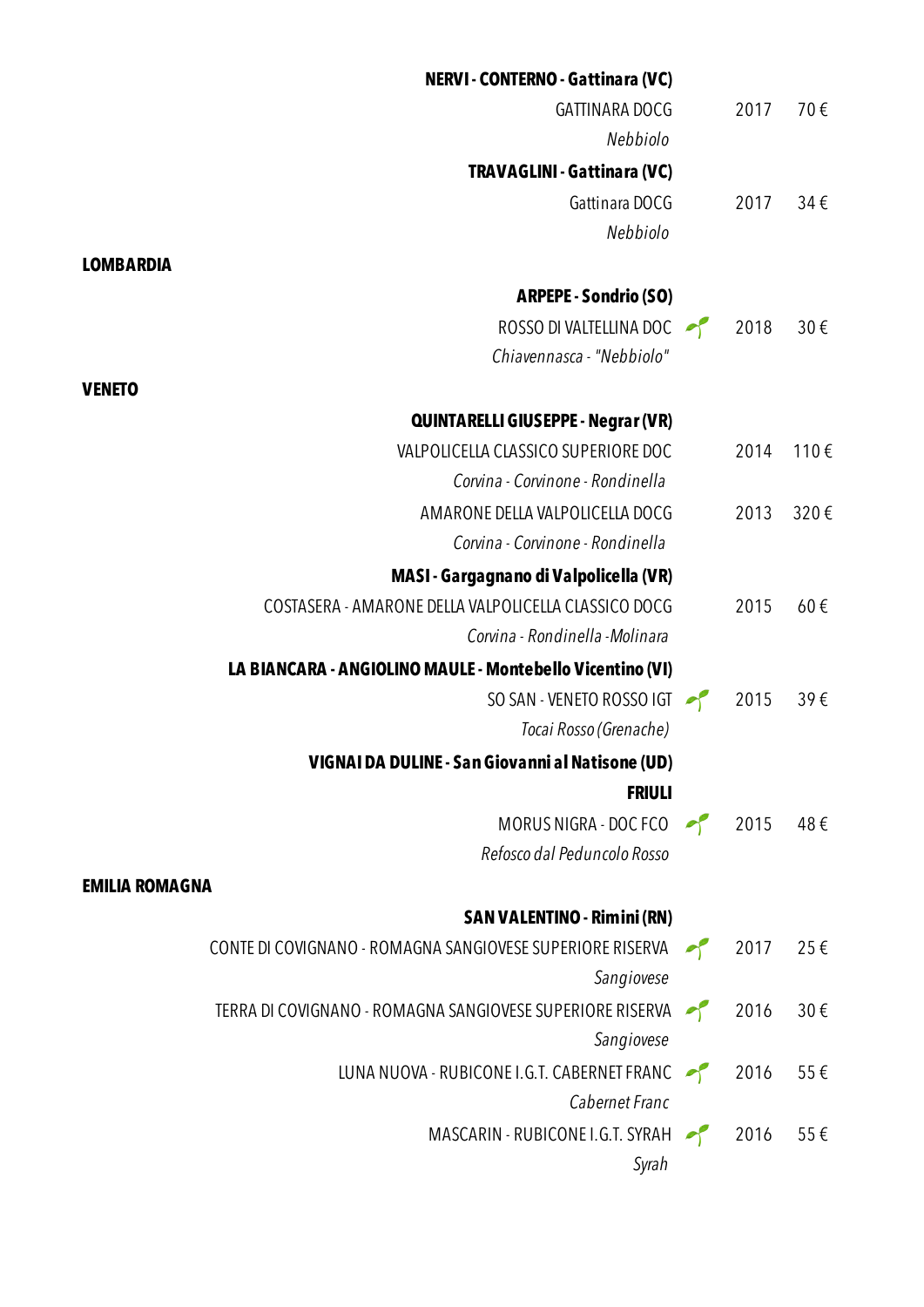| <b>VILLA OTTO LUNE - Rimini (RN)</b>                                   |      |     |
|------------------------------------------------------------------------|------|-----|
| MARNOSO - SANGIOVESE SUPERIORE ROMAGNA DOC                             | 2018 | 24€ |
| Sangiovese                                                             |      |     |
| <b>VILLA VENTI - Roncofreddo (FC)</b>                                  |      |     |
| PRIMO SEGNO - SANGIOVESE SUPERIORE ROMAGNA DOC - BIOLOGICO 2018        |      | 22€ |
| Sangiovese                                                             |      |     |
| <b>SANTA LUCIA - Mercato Saraceno (FC)</b>                             |      |     |
| S-CÈTT - ROMAGNA SANGIOVESE SUPERIORE DOC - BIOLOGICO SENZA SOLFITI    | 2019 | 18€ |
| Sangiovese                                                             |      |     |
| SASSIGNOLO - ROMAGNA DOC SANGIOVESE SUPERIORE RISERVA - BIOLOGICO 2016 |      | 27€ |
| Sangiovese                                                             |      |     |
| <b>TENUTA MARA - San Clemente (RN)</b>                                 |      |     |
| GUIRY - RUBICONE IGP - BIODINAMICO                                     | 2019 | 23€ |
| Sangiovese                                                             |      |     |
| MARAMIA - RUBICONE IGP - BIODINAMICO                                   | 2018 | 39€ |
| Sangiovese                                                             |      |     |
| <b>SAN PATRIGNANO - Coriano (RN)</b>                                   |      |     |
| AULENTE - RUBICONE ROSSO IGT                                           | 2019 | 18€ |
| Sangiovese                                                             |      |     |
| <b>FATTORIA ZERBINA - Marzeno (RA)</b>                                 |      |     |
| TORRE DI CEPARANO - SANGIOVESE SUPERIORE RISERVA - MAGNUM 1.5 LT       | 2016 | 50€ |
| Sangiovese                                                             |      |     |
| <b>NICOLUCCI - Predappio (FC)</b>                                      |      |     |
| VIGNA DEL GENERALE - SANGIOVESE RISERVA ROMAGNA DOC                    | 2018 | 46€ |
| Sangiovese                                                             |      |     |
| <b>CONDÈ - Predappio (FC)</b>                                          |      |     |
| SANGIOVESE SUPERIORE ROMAGNA DOC                                       | 2016 | 20€ |
| Sangiovese                                                             |      |     |
| RAGGIO BRUSA - SANGIOVESE PREDAPPIO RISERVA ROMAGNA DOC                | 2013 | 65€ |
| Sangiovese                                                             |      |     |
| <b>FERRUCCI - Castel Bolognese (RA)</b>                                |      |     |
| DOMIUS CAIA - SANGIOVESE SUPERIORE RISERVA ROMAGNA DOC                 | 2016 | 35€ |
| Sangiovese                                                             |      |     |
| <b>GIOVANNA MADONIA - Bertinoro (FC)</b>                               |      |     |
| FERMAVENTO - SANGIOVESE SUPERIORE ROMAGNA DOC                          | 2018 | 20€ |
| Sangiovese                                                             |      |     |
| OMBROSO - SANGIOVESE RISERVA BERTINORO ROMAGNA DOC                     | 2017 | 30€ |
| Sangiovese                                                             |      |     |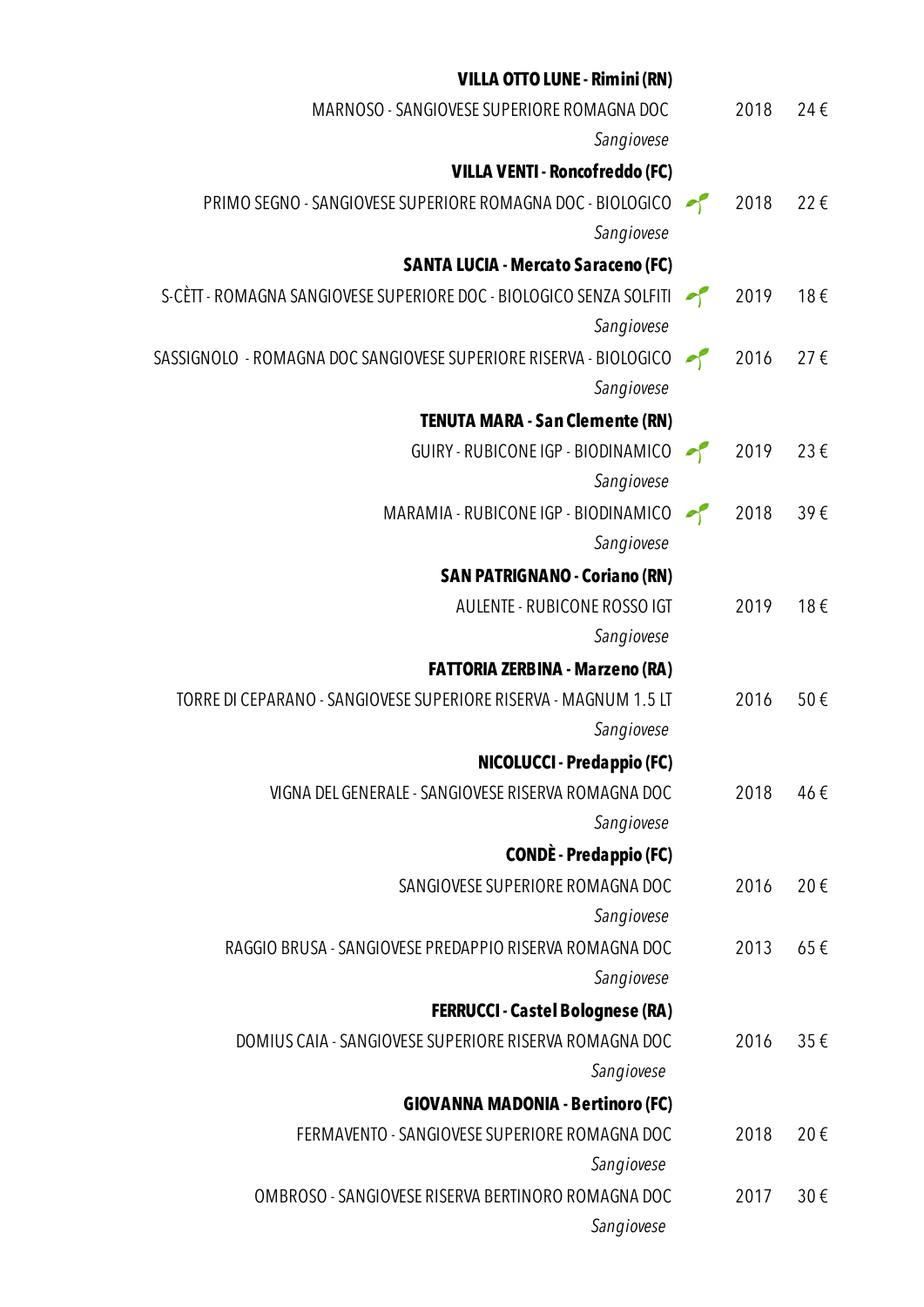| LA STOPPA - Rivergaro (PC)                   |      |          |
|----------------------------------------------|------|----------|
| MACCHIONA - EMILIA IGT 2011                  |      | 43€      |
| Barbera - Bonarda                            |      |          |
| LONGANESI - Bagnacavallo (RA)                |      |          |
| BURSON ETICHETTA NERA - RAVENNA IGP          | 2013 | 25€      |
| Uva Longanesi                                |      |          |
| ISOLE E OLENA - Barberono Val d'Elsa (FI)    |      |          |
| CEPPARELLO - TOSCANA IGT                     | 2018 | 95€      |
| Sangiovese                                   |      |          |
| SYRAH COLLEZIONE - TOSCANA IGT               | 2015 | $62 \in$ |
| Syrah                                        | 2011 | 70€      |
| <b>TENUTA DI TRINORO - Sarteano (SI)</b>     |      |          |
| LE CUPOLE - ROSSO TOSCANA IGT                | 2019 | 42€      |
| Cabernet Franc - Merlot - Cabernet Sauvignon |      |          |
| PODERE DELLA CIVETTAJA - Casina Rossa (AR)   |      |          |
| PINOT NERO - TOSCANA IGT BIOLOGICO           | 2016 | $60 \in$ |
| <b>Pinot Nero</b>                            |      |          |
| <b>STEFANO AMERIGHI - Farneta (AR)</b>       |      |          |
| JULIE & GIULIÁ CORTONA DOC - BIODINAMICO     | 2018 | 25€      |
| Syrah                                        |      |          |
| SYRAH CORTONA DOC - BIODINAMICO              | 2017 | 45€      |
| Syrah                                        |      |          |
| <b>BIONDI - SANTI - Montalcino (SI)</b>      |      |          |
| BRUNELLO DI MONTALCINO DOCG                  | 2012 | 180€     |
| Sangiovese                                   |      |          |
| POGGIO DI SOTTO - Montalcino (SI)            |      |          |
| BRUNELLO DI MONTALCINO DOCG                  | 2016 | 240€     |
| Sangiovese                                   |      |          |
| <b>AGOSTINA PIERI - Montalcino (SI)</b>      |      |          |
| ROSSO DI MONTALCINO DOC                      | 2019 | 23€      |
| Sangiovese                                   |      |          |
| <b>ALBATRETI - Montalcino (SI)</b>           |      |          |
| ROSSO DI MONTALCINO DOC                      | 2018 | 26€      |
| Sangiovese                                   |      |          |
| BRUNELLO DI MONTALCINO DOCG<br>Sangiovese    | 2016 | 58€      |
|                                              |      |          |

**TOSCANA**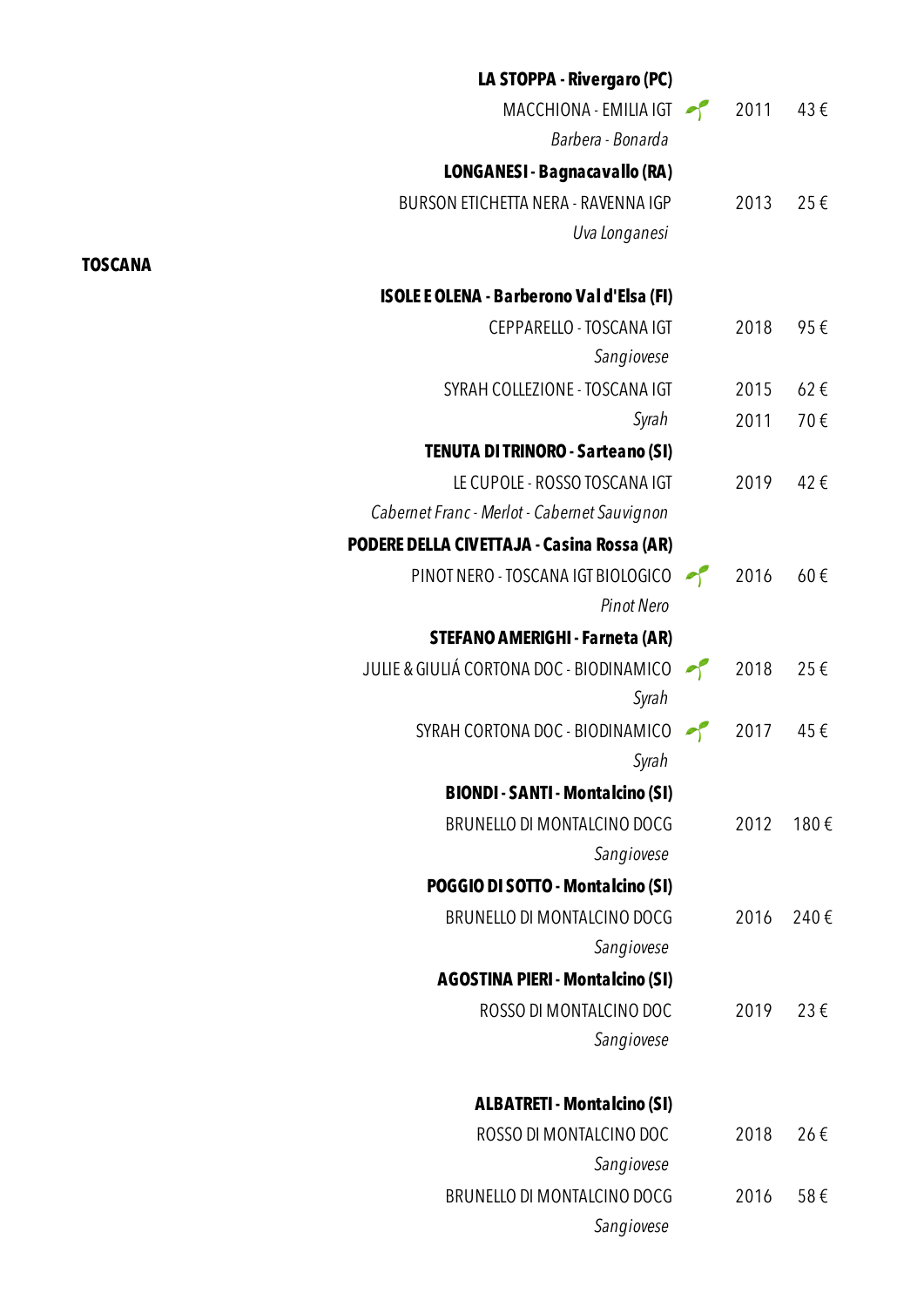| <b>CASANOVA DI NERI - Montalcino (SI)</b>                |      |          |
|----------------------------------------------------------|------|----------|
| ROSSO DI MONTALCINO DOC                                  | 2019 | 28€      |
| Sangiovese                                               |      |          |
| BRUNELLO DI MONTALCINO DOCG                              | 2016 | 75€      |
| Sangiovese                                               |      |          |
| <b>COL D'ORCIA - Montalcino (SI)</b>                     |      |          |
| ROSSO DI MONTALCINO DOC - BIOLOGICO $\sim$ 2019 22 €     |      |          |
| MAGNUM 1.5 LT $\sim$ 2016                                |      | 45€      |
| Sangiovese                                               |      |          |
| BRUNELLO DI MONTALCINO DOCG <sup>2</sup> 2016            |      | 45€      |
| Sangiovese                                               |      |          |
| <b>AVIGNONESI - Montepulciano (SI)</b>                   |      |          |
| ROSSO DI MONTEPULCIANO DOC - BIOLOGICO 2018              |      | 22€      |
| MAGNUM 1.5 LT                                            | 2015 | 50€      |
| Sangiovese                                               |      |          |
| VINO NOBILE DI MONTEPULCIANO DOCG - BIOLOGICO 2016       |      | 33€      |
| Sangiovese                                               |      |          |
| GRANDI ANNATE - VINO NOBILE DI MONTEPULCIANO DOCG (2015) |      | $65 \in$ |
| Sangiovese                                               |      |          |
| GRIFI - VINI DI TOSCANA IGT $\sim$ 2016                  |      | 50€      |
| Sangiovese - Cabernet Sauvignon                          |      |          |
|                                                          |      |          |
| <b>BOSCARELLI - Montepulciano (SI)</b>                   |      |          |
| VINO NOBILE DI MONTEPULCIANO DOCG                        | 2018 | $37 \in$ |
| Sangiovese                                               |      |          |
| IL MACCHIONE - Montepulciano (SI)                        |      |          |
| ROSSO DI MONTEPULCIANO DOC                               | 2018 | 22€      |
| Sangiovese                                               |      |          |
| VINO NOBILE DI MONTEPULCIANO DOCG $\sim$ 2016            |      | $33 \in$ |
| Sangiovese                                               |      |          |
| SI LEO - CRU - VINO NOBILE DI MONTEPULCIANO DOCG (2013)  |      | 65€      |
| Sangiovese                                               |      |          |
| <b>POLIZIANO - Montepulciano (SI)</b>                    |      |          |
| ASINONE - NOBILE DI MONTEPULCIANO DOCG                   | 2018 | 55€      |
| Sangiovese                                               |      |          |
| <b>BARBICAIA - Montepulciano (SI)</b>                    |      |          |
| NOBILE DI MONTEPULCIANO DOCG                             | 2018 | 32€      |
| Sangiovese                                               |      |          |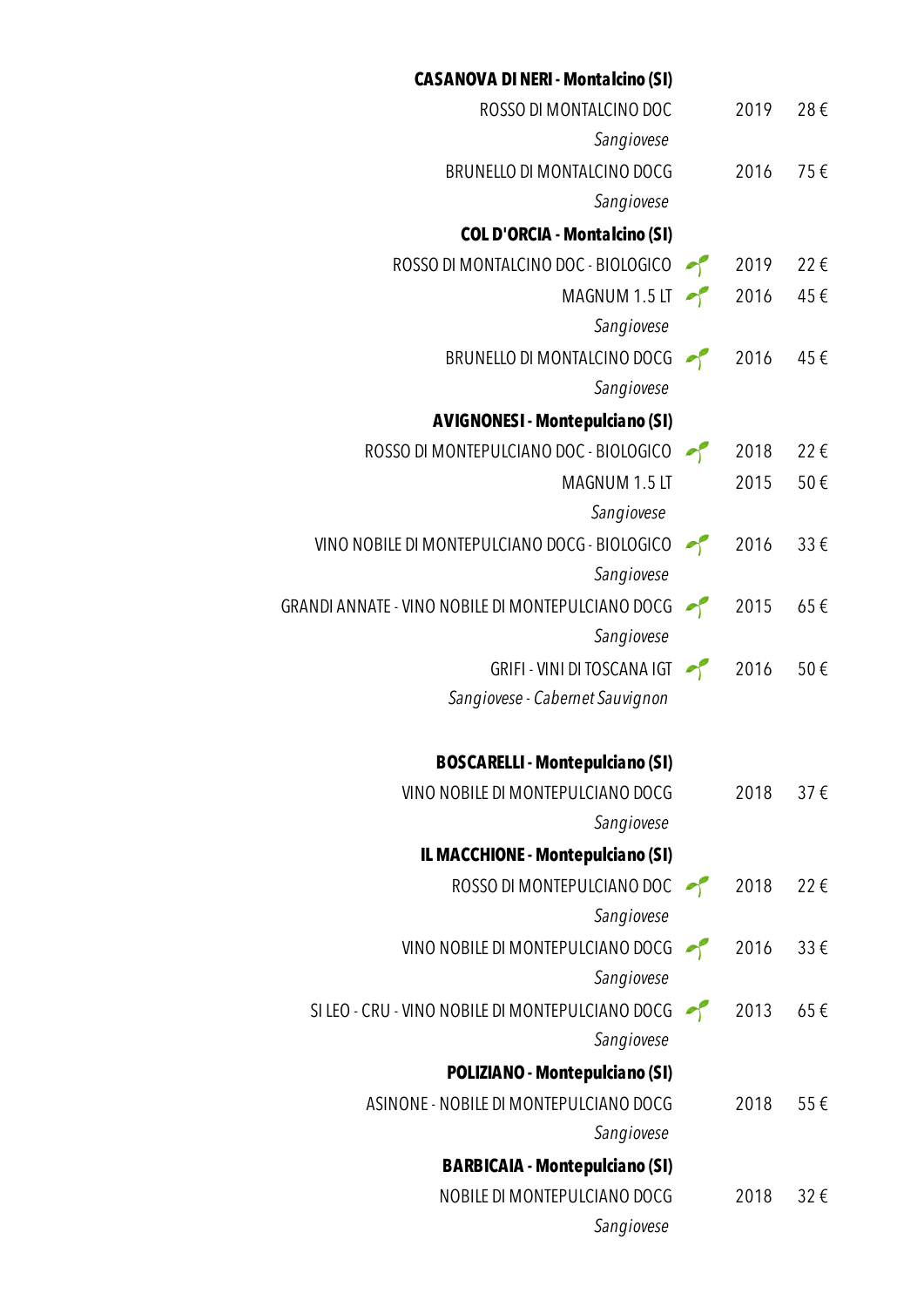|                  | <b>MONTEVERTINE - Radda in Chianti (SI)</b>                       |
|------------------|-------------------------------------------------------------------|
| 32€<br>2019      | PIAN DEL CIAMOPOLO - TOSCANA IGT                                  |
|                  | Sangioveto - Canaiolo - Colorino                                  |
| 200€<br>2018     | LE PERGOLE TORTE - TOSCANA IGT                                    |
|                  | Sangioveto - Canaiolo - Colorino                                  |
|                  | <b>ORNELLAIA - Castagneto Carducci (LI)</b>                       |
| 35€<br>2019      | LE VOLTE - TOSCANA IGT                                            |
|                  | Merlot - Sangiovese - Cabernet Sauvignon                          |
| 300€<br>2018     | ORNELLAIA - BOLGHERI SUPERIORE DOC                                |
| 330€<br>2018     | ORNELLAIA ETICHETTA LIMITATA "LA GRAZIA" - BOLGHERI SUPERIORE DOC |
|                  | Cabernet Sauvignon - Cabernet Franc - Merlot - Petit Verdot       |
|                  | <b>FONTODI - Greve in Chianti (FI)</b>                            |
| 90€<br>2011      | FLACCIANELLO DELLA PIEVE - COLLI TOSCANA CENTRALE IGT             |
|                  | Sangiovese                                                        |
|                  | TENUTA SAN GUIDO - Castagneto Carducci (LI)                       |
| 40€<br>2018      | LE DIFESE - TOSCANA IGT                                           |
|                  | Cabernet Sauvignon - Sangiovese                                   |
| 300€<br>2014     | SASSICAIA - BOLGHERI SASSICAIA DOC                                |
|                  | Cabernet Sauvignon - Cabernet Franc                               |
|                  | FELSINA - Castelnuovo Berardenga (SI)                             |
| 65€<br>2018      | <b>FONTALLORO - TOSCANA IGT</b>                                   |
|                  | Sangiovese                                                        |
|                  | <b>CASTELLO DI AMA - Gaiole in chianti (SI)</b>                   |
| $60 \in$<br>2017 | AMA - CHIANTI CLASSICO DOCG - MAGNUM 1.5 LT.                      |
|                  | Sangiovese - Merlot                                               |
|                  | <b>ANTINORI - San Casciano (FI)</b>                               |
| 190€<br>2017     | TIGNANELLO - TOSCANA IGT                                          |
|                  | Sangiovese - Cabernet Sauvignon - Cabernet Franc                  |
| 300€<br>2013     | SOLAIA - TOSCANA IGT                                              |
|                  | Cabernet Sauvignon - Sangiovese - Cabernet Franc                  |
|                  | <b>GUADO AL TASSO - Bolgheri (LI)</b>                             |
| 38€<br>2020      | IL BRUCIATO - BOLGHERI DOC                                        |
|                  | Cabernet Sauvignon - Merlot - Syrah                               |
|                  | <b>CASTELLO DI MONSANTO - Barberono Val d'Elsa (FI)</b>           |
| 25€<br>2018      | CHIANTI CLASSICO DOCG                                             |
|                  | Sangiovese - Colorino - Cannaiolo                                 |
|                  |                                                                   |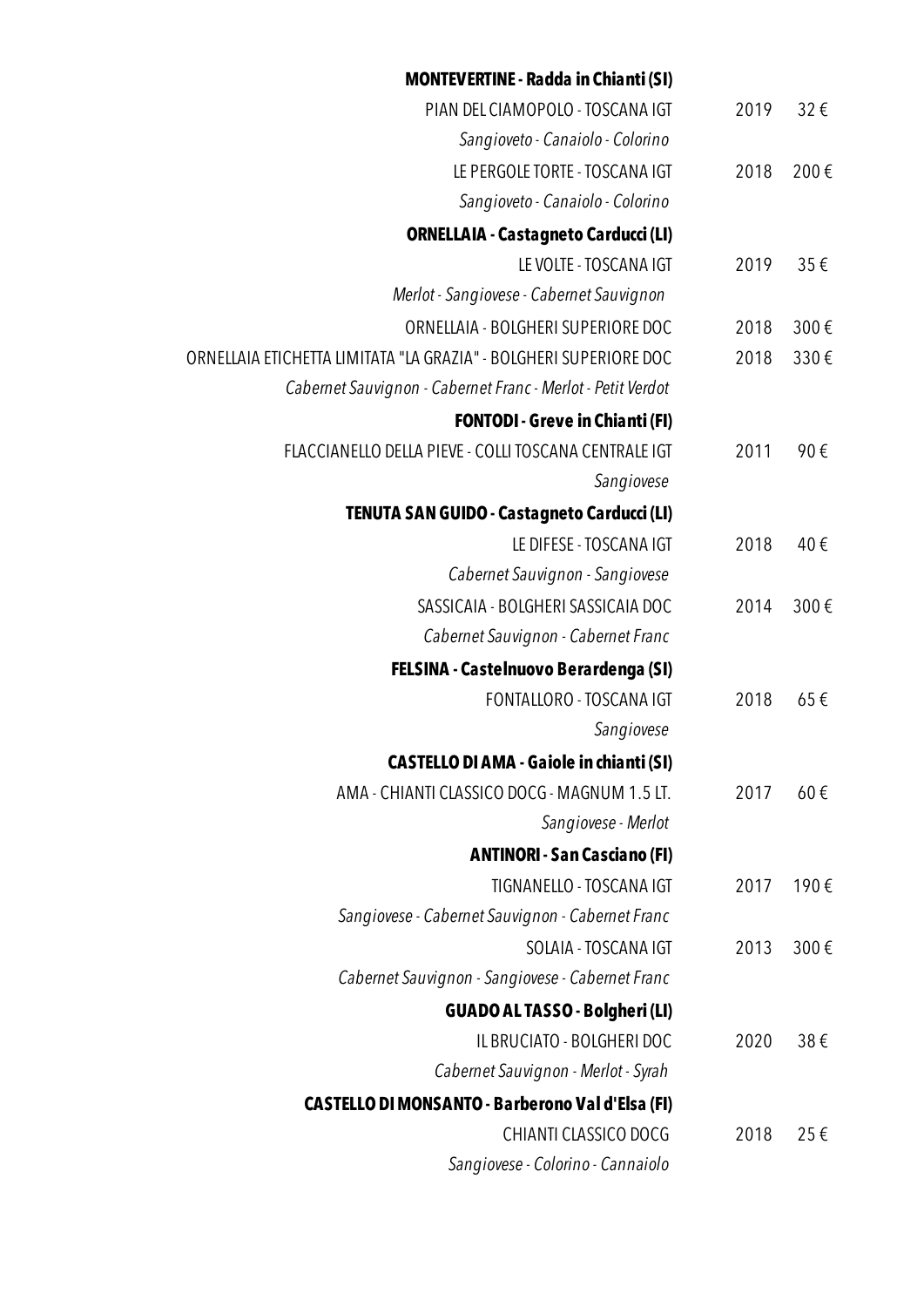|               | <b>SAN GIUSTO A RENTENNANO - Gaiole in Chianti (SI)</b> |      |          |
|---------------|---------------------------------------------------------|------|----------|
|               | CHIANTI CLASSICO DOCG - BIOLOGICO                       | 2019 | 27€      |
|               | Sangiovese                                              |      |          |
|               | PERCARLO - TOSCANA IGT - BIOLOGICO                      | 2017 | 95€      |
|               | Sangiovese                                              |      |          |
| <b>UMBRIA</b> |                                                         |      |          |
|               | <b>PERTICAIA - Montefalco (PG)</b>                      |      |          |
|               | MONTEFALCO ROSSO DOC                                    | 2016 | 22€      |
|               | Sangiovese - Sagrantino - Colorino                      |      |          |
|               | SAGRANTINO DI MONTEFALCO DOCG                           | 2015 | $37 \in$ |
|               | Sagrantino                                              |      |          |
| <b>MARCHE</b> |                                                         |      |          |
|               | <b>CLARA MARCELLI - Castorano (AP)</b>                  |      |          |
|               | K'UN - MARCHE IGT - BIOLOGICO                           | 2018 | 28€      |
|               | Montepulciano                                           |      |          |
|               |                                                         |      |          |

| <b>ABRUZZO</b>                              |      |     |
|---------------------------------------------|------|-----|
| <b>VALENTINI - Loreto Aprutino (PE)</b>     |      |     |
| CERASUOLO D'ABRUZZO DOC                     | 2018 | 80€ |
| Montepulciano                               |      |     |
| <b>MASCIARELLI - San Martino (CH)</b>       |      |     |
| MONTEPULCIANO D'ABRUZZO MARINA CVETIC DOC   | 2017 | 40€ |
| Montepulciano                               |      |     |
| <b>EMIDIO PEPE - Torano Nuovo (TE)</b>      |      |     |
| MONTEPULCIANO D'ABRUZZO DOC - BIOLOGICO     | 2018 | 55€ |
| Montepulciano                               |      |     |
| <b>ZACCAGNINI - Bolognano (PE)</b>          |      |     |
| MONTEPULCIANO D'ABRUZZO DOC- JEROBOAM 3 LT. | 2016 | 60€ |
| Montepulciano                               |      |     |
| <b>PUGLIA</b>                               |      |     |
| <b>GIANFRANCO FINO - Sava (TA)</b>          |      |     |
| ES - PRIMITIVO DI MANDURIA DOC              | 2018 | 68€ |
| Primitivo                                   |      |     |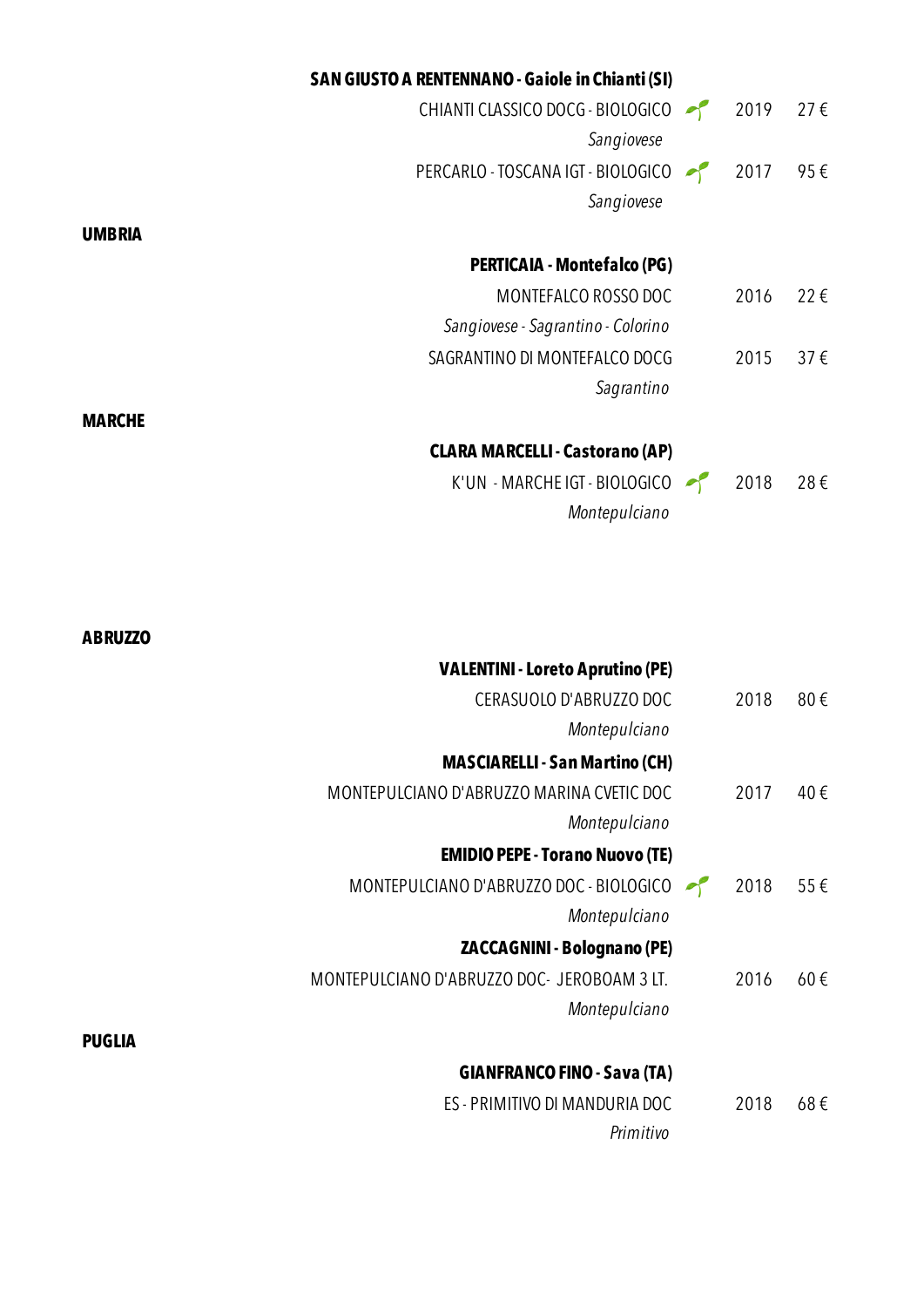### **CAMPANIA**

|                 | <b>GALARDI - Sessa Aurunca (CE)</b>              |          |          |
|-----------------|--------------------------------------------------|----------|----------|
|                 | TERRA DI LAVORO - CAMPANIA IGT                   | 2012 65€ |          |
|                 | Aglianico - Piedirosso                           |          |          |
| <b>SICILIA</b>  |                                                  |          |          |
|                 | <b>FIRRIATO - Paceco (TP)</b>                    |          |          |
|                 | ETNA ROSSO DOC                                   | 2019     | 23€      |
|                 | Nerello Mascalese                                |          |          |
|                 | <b>FRANCHETTI - Castiglione di Sicilia (CT)</b>  |          |          |
|                 | PASSOROSSO - ETNA ROSSO DOC                      | 2018     | 39€      |
|                 | Nerello Mascalese                                |          |          |
|                 | <b>GRACI - Castiglione di Sicilia (CT)</b>       |          |          |
|                 | ETNA ROSSO DOC                                   | 2018     | $37 \in$ |
|                 | Nerello Mascalese                                |          |          |
| <b>SARDEGNA</b> |                                                  |          |          |
|                 | <b>ARGIOLAS - Serdiana (CA)</b>                  |          |          |
|                 | TURRIGA - ISOLA DEI NURAGHI IGT                  | 2012     | 90€      |
|                 | Cannonau - Carignano - Bovale - Malvasia Nera    |          |          |
|                 | SEDILESU - Mamoiada (NU)                         |          |          |
|                 | MAMUTHONE - CANNONAU DI SARDEGNA DOC - BIOLOGICO | 2019     | 24€      |
|                 | Cannonau                                         |          |          |
|                 |                                                  |          |          |

# LE "MEZZE BOTTIGLIE" 375

| 11€ | Gewurztraminer Alto Adige DOC - St. Michael Eppan               |
|-----|-----------------------------------------------------------------|
|     | Gewurztraminer                                                  |
| 10€ | Le Vaglie - Verdicchio dei Castelli di Jesi Cl. DOC - Antonucci |
|     | Verdicchio                                                      |
| 11€ | Lagrein Alto Adige DOC - Tramin                                 |
|     | Lagrein                                                         |
| 10€ | Ceregio - Romagna Sangiovese Superiore DOC - Fatt. Zerbina      |
|     | Sangiovese                                                      |
| 9€  | Castiglioni - Chianti DOCG - Frescobaldi                        |
|     | Sangiovese                                                      |
| 15€ | Vino Nobile di Montepulciano DOC - Poliziano                    |
|     | Sangiovese                                                      |
| 10€ | Primitivo - Salento IGT - Tenute Rubino                         |
|     | Primitivo                                                       |